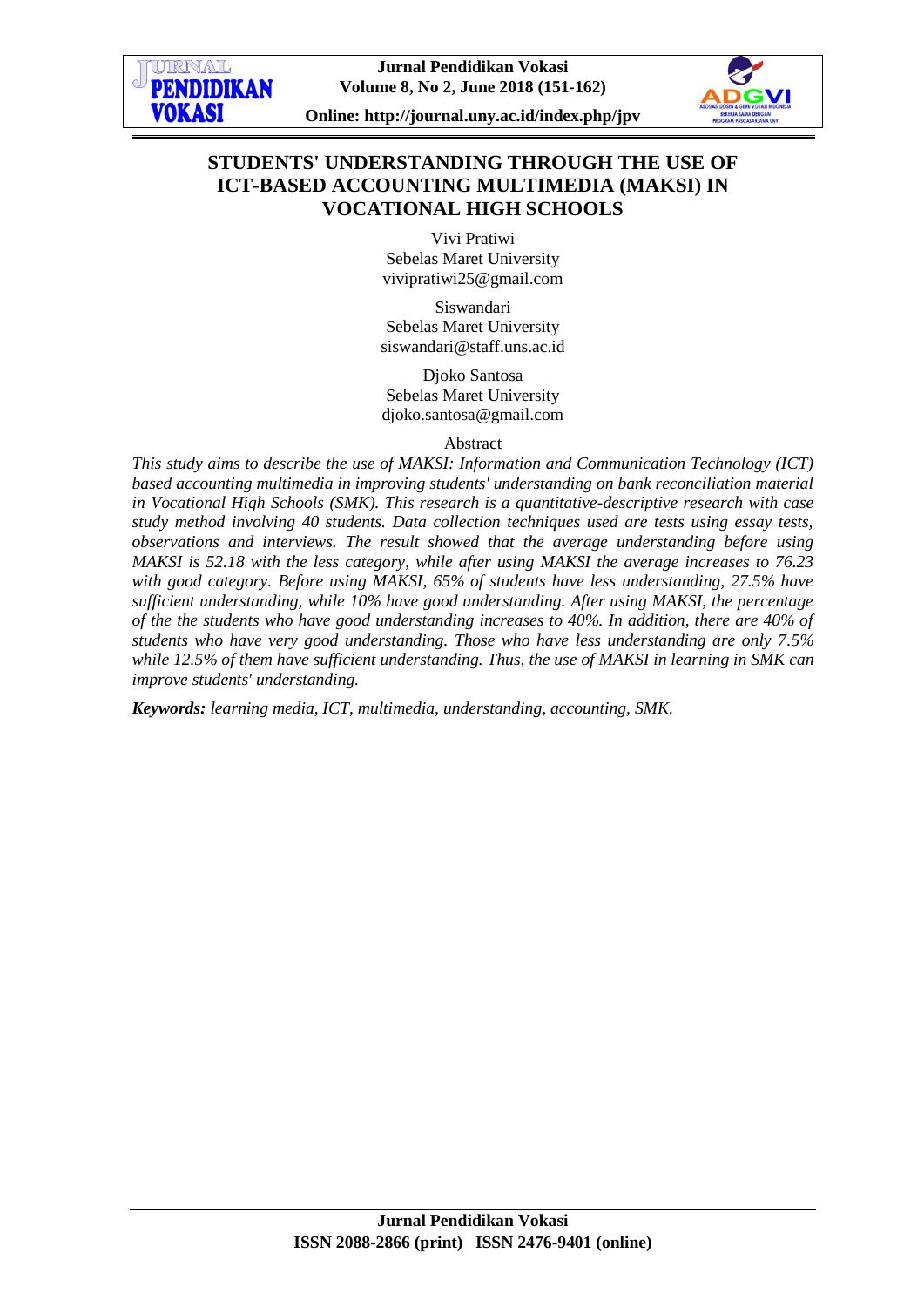## **INTRODUCTION**

Learning is the most important activity in the process of developing student potential and character. It is an activity to explore knowledge, as part of the initial development of knowledge literacy and is perfected through practice in the field (Cajkler & Wood, 2016, p. 98). In order for learning activities to run according to purpose, then learning activity should be designed as attractively as possible. Interesting learning activities can be done by giving students real-life illustrations, showing empathy to their difficulties, being enthusiastic in teaching, explaining interestingly, and establishing continuous knowledge concepts between curriculum, teachers, and students (Butler & Reddy, 2010, p. 776). This can be done by providing the relevant tasks with the ability, skills, and abilities of students can apply it daily.

Teachers should be able to adjust the learning conditions that students can use thoroughly because students have different learning behaviors. The adjust of conditions in question is the application of strategies, models, or learning methods that will be done in the learning process. Lesson planning also needs to be done for effective learning so as to encourage students to reflect on knowledge, skills, and attitudes to new problems encountered (Scott & Cong, 2010, p. 283). Learning needs to be conditioned in such a way as to actual conditions so that students get a concrete, meaningful, and memorable experience (Sanjaya, 2013, p. 35). Someone is said to learn if there is a change of behavior either cognitive, affective, or psychomotor changes thoroughly (Dimyati & Mudjiono, 2010, p. 10). Changes in student behavior that is the process of learning is visible through the behavior of students learning the material. Learning behavior is a student response to the action of learning from the teacher. Thus, the design of appropriate learning in accordance with the conditions and learning needs of students will facilitate the achievement of learning objectives. Students will also more easily understand the material so that student learning outcomes will increase.

Along with the development of the era, the success of learning depends on the accuracy of teachers in using technology to fit the learning objectives and specifically create

meaningful learning for students (Wankel & Blessinger, 2015, p. 5). Through these advancements teachers can use various media in accordance with the needs and objectives of learning. By using technology-based learning media not only can simplify and streamline the learning process, but also can create an interesting learning process, fun, memorable and provide a direct learning experience for students. Therefore, it is necessary to design a learning by using technology or Information, and Communication Technology (ICT) in order to maximize student learning activities. The use of ICT in learning is already a demand that must be met in the current era of learning because ICT is also proven to optimize student learning outcomes.

In general, ICT in education is considered a challenge and opportunity (Lindberg, Olofsson, & Fransson, 2017, p. 129; Shittu & Shittu, 2015, p. 180). ICT is perceived as a challenge due to the time constraints of learning and the lack of expertise in the use of ICT. On the other hand, ICT is considered an opportunity because of the strong expectations of teachers and students about the development of ICT utilization in education to facilitate ease of learning. Teachers as educators will always be required to be creative and innovative in seeking learning breakthrough in order to achieve learning objectives and be able to generate students' happiness during the learning process (Saputra & Purnama, 2012, p. 61). This is because teachers play an important role in the development of attitudes, knowledge, and skills of students. Therefore, teachers should also always develop in accordance with the development of era to fulfill the needs of students.

ICT has brought many benefits to education, affecting many countries to implement ICT in learning (Andoh, 2015, p. 1), including learning in Vocational High Schools (SMK) in Indonesia. SMK is one of the secondary education level that specifically prepares its graduates to ready to work according to their area of expertise (Yogiyatno & Sofyan, 2013, p. 392). There are various areas of vocational expertise in Indonesia, one of which is the area of business and management expertise. The area of business and management expertise is an area of expertise that develops professions of business and management professions including accounting skills programs.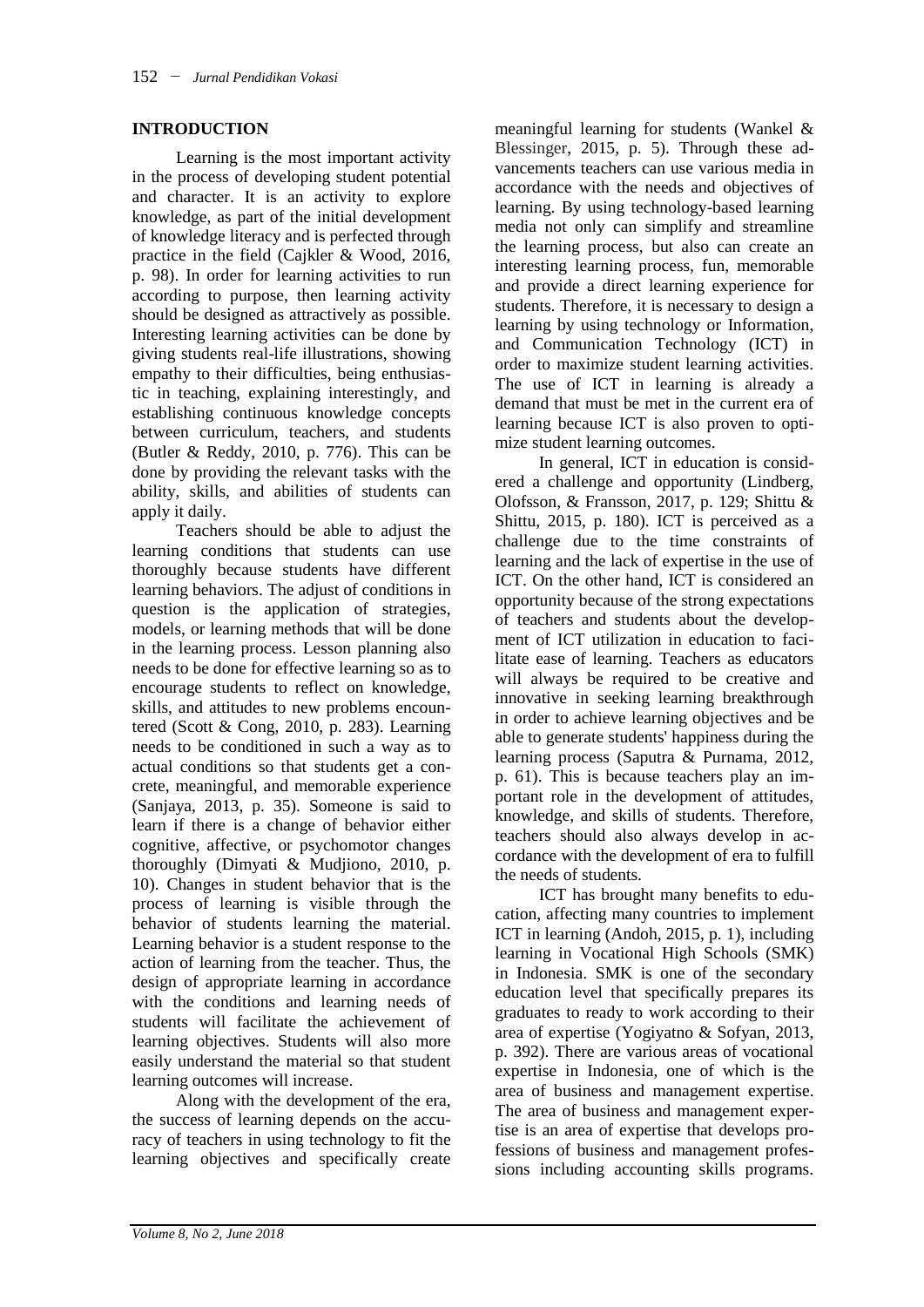Accounting learning in SMK covers not only theory but also requires skill, practice, and real practice. The demand is in accordance with the objectives of the SMK is to produce graduates who are ready to work in accordance with the field of expertise. Therefore, in order to achieve these objectives, it is necessary that learning can provide students with a learning experience that is close to the actual field conditions.

The use of ICT in education is able to change the old paradigm of learning by displaying technology as a teaching tool to supporting the learning process (Admadja & Marpanaji, 2016, p. 174). ICT makes it easier for students to search for information needed in learning (Menkhoff, Yian, Wah, & Kee, 2011, p. 147). The use of ICT in learning, such as computer applications, enables an effective and efficient learning process in terms of time and material achievement (Himmah & Triyono, 2014, p. 234). ICT can also be used to help improve the quality of learning and student learning outcomes. However, in fact the utilization of ICT in SMK has not been optimal (Pratiwi, Siswandari, & Santosa, 2017, p. 77). This is because in the learning in SMK is still dominated by the use of textbooks. Teachers also still use lecture methods so that learning depends on the teacher's explanation. The facilities and infrastructure provided by the school are also quite adequate. Meanwhile, the curriculum requires independent and student-centred learning with the assistance of technology. It makes students feel saturated and passive during the learning so that they have difficulties understanding the material being taught.

Understanding is the ability of a person to understand something after it is known and remembered (Sudijono, 2006, p. 50). For optimal understanding, it is necessary to make conditions that support in learning. Student understanding can be imrpoved using innovative ICT-assisted learning (Butler & Reddy, 2010, p. 772). The use of ICT in learning can be utilized as learning media. The use of ICT as learning media can be in the form of Point Point slide file, pictures, animation, video, audio, simulation program, and others (Tellez, 2008, pp. 192-193). ICT-based learning media have proven to have potential and pedagogic value to improve the quality of learning (Marquez, Machuca, & Lopez, 2010, p. 1396).

According to Zweekhorst & Maas (2014, p. 16) ICT-based learning media can facilitate and improve the level of communication and interaction between students and between students and teachers. Students feel more involved in learning so that students also feel the understanding of the material increases so that the learning outcomes also increase.

The development of ICT in the world of education has also changed the students' attitudes in learning including in accounting learning in SMK. Multimedia is one of the varieties of ICT-based learning media. The multimedia used to facilitate learning can be defined as an integral combination of text, graphics, sound, animation, and video elements that are digitally processed through computers to deliver learning materials from learning resources to learners in which learners are able to actively control which elements appear and when the appearance of these elements (Yogiyanto & Sofyan, 2013, p. 394). Multimedia is an appropriate tool and allows students to actively engage in learning and facilitate learning, and enable students to make decisions or take active action involving them in the learning process (Marquez, et al., 2012, p. 1402).

Multimedia has great potential as an effective learning medium used in areas of study that are difficult to visualize (Kulasekara, Jayatilleke, & Coomaraswamy, 2008, p. 83). ICT-based learning by utilizing multimedia can be used as an easy-tounderstand learning media alternative for students so as to improve students' mindset thoroughly, sustainably and provide deep understanding as it bridges the gap between theory and practice. Multimedia can also improve student learning outcomes and improve interaction between students and teachers so that students will be more active and communicative during the learning process. Therefore, multimedia is expected to strengthen the strategy in accounting learning in SMK (Pratiwi, et al., 2017, p. 77). This is supported by the opinion of Sithole (2017, p. 1) stating that students' understanding in accounting subject can be improved by integrating texts and diagrams (multimedia).

Based on these conditions, students need learning that combines direct vis-a-vis learning and ICT-assisted learning (Weil & Silva, 2014, p. 224). The utilization of ICT-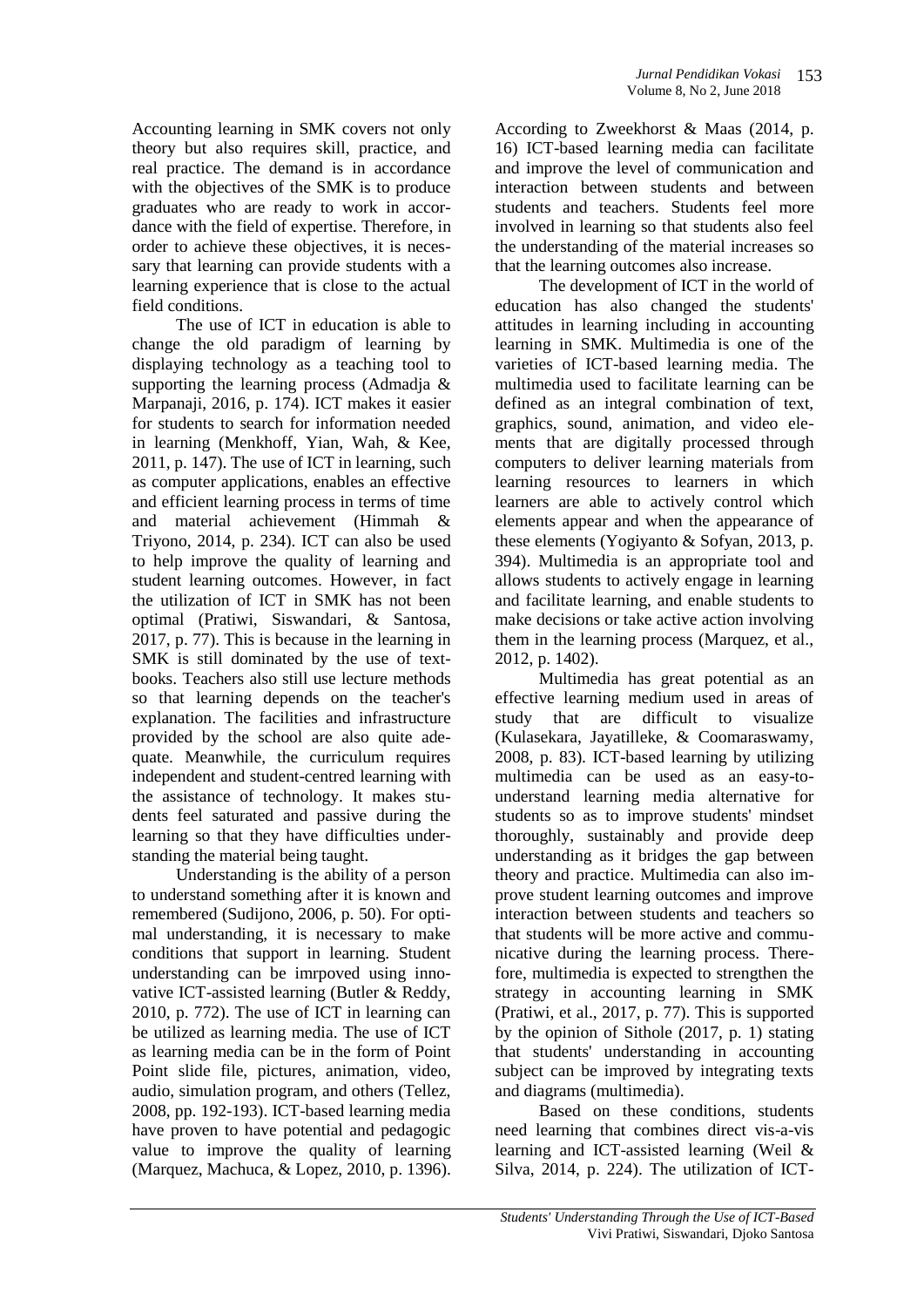based accounting multimedia (MAKSI) is expected to be an alternative medium of accounting learning to improve students' understanding. MAKSI is a combination of various learning media assisted by technology, information, and communication which together display information to convey accounting learning materials to students. The accounting learning material available on the MAKSI is a bank reconciliation. MAKSI is designed with an attractive look and includes material, simulated material work, and student learning evaluations packaged in animated video and games. Interesting media concepts, fun, and can provide a direct learning experience for students in accordance with the conditions of students and kebutuhsn learning media that students need.

Accounting material used in this research is bank reconciliation material taught to the eleventh-grade students of accounting department. Bank reconciliation is an analysis of the information and the amount that causes the cash balance reported in the current account to be different from the cash balance in the ledger, and aims to generate adjusted cash balances (Reeve, Warren, & Dunchac (2009, p. 407). Students are required to understand the definition of bank reconciliation and the causes of bank reconciliation to recording and reporting procedures of bank reconciliation By studying this material is expected to be a provision for students in facing the world of work in the field of accounting and financial institutions. This material was chosen because based on the results of initial interviews with 60 elelventh-grade students of accounting department in SMK Negeri 1 Surabaya, 65% of them stated bank reconciliation material was a difficult material to understand. Therefore, this study aims to describe the utilization of ICT-based accounting multimedia (MAKSI) to impove students' understanding on bank reconciliation material in SMK.

## **RESEARCH METHOD**

The type of this research is quantitative descriptive research with case study method. The research was conducted at SMK Negeri 1 Surabaya. SMK Negeri 1 Surabaya is one of the vocational school that has the competency of Accredited Accounting A and has a quality management system standardized ISO 9001:

2000. In addition, the curriculum used is the Kurikulum 2013 and the availability of facilities and infrastructure in SMK Negeri 1 Surabaya also support for the implementation ICT-based learning. The Kurikulum 2013 is designed to create student-centered learning that not only prioritizes knowledge development, but also student attitudes and skills. The Kurikulum 2013 also requires the use of ICT in the learning process to support studentoriented learning. In the Kurikulum 2013, financial accounting subjects are productive subjects taught during the six hours of lessons during the week that are held by eleventhgrade students and twelfth-grade students. One of the materials in it is a bank reconciliation material taught to students of eleventhgrade students of Accounting.

The subjects of this research were eleventh-grade students of accounting department who had learnt bank reconciliation material. The sample used was 40 students selected using simple random sampling technique because all students who were made into the population learnt the same material, the methods, learning media, and curriculum so that the population is considered homogeneous. The selected students were given preliminary tests before using MAKSI, then were given lessons by using MAKSI, and were given final tests to determine the increase in their understanding. The data were collected using the test technique so that quantitative data was obtained. In addition, observations and interviews were conducted to find out the students' opinions about the benefits of using MAKSI in learning.

The instrument used in this research was an essay test analysed quantitatively, and the observation sheet and interview sheet were analysed descriptively. The essay test is a test in the form of a written question whose answer is essay or long sentence (Purwanto, 2010, p. 35). Essay tests are chosen because these form tests are suitable for comprehensive knowledge, application and analysis so as to fit the characteristics of the bank's reconciliation materials. For the test scoring using the point method because the essay test used is an essay test with limited answers. An essay test with limited answers is an essay test that answers can be formulated specific answers guidelines (limited) so that it can be determined the score of each question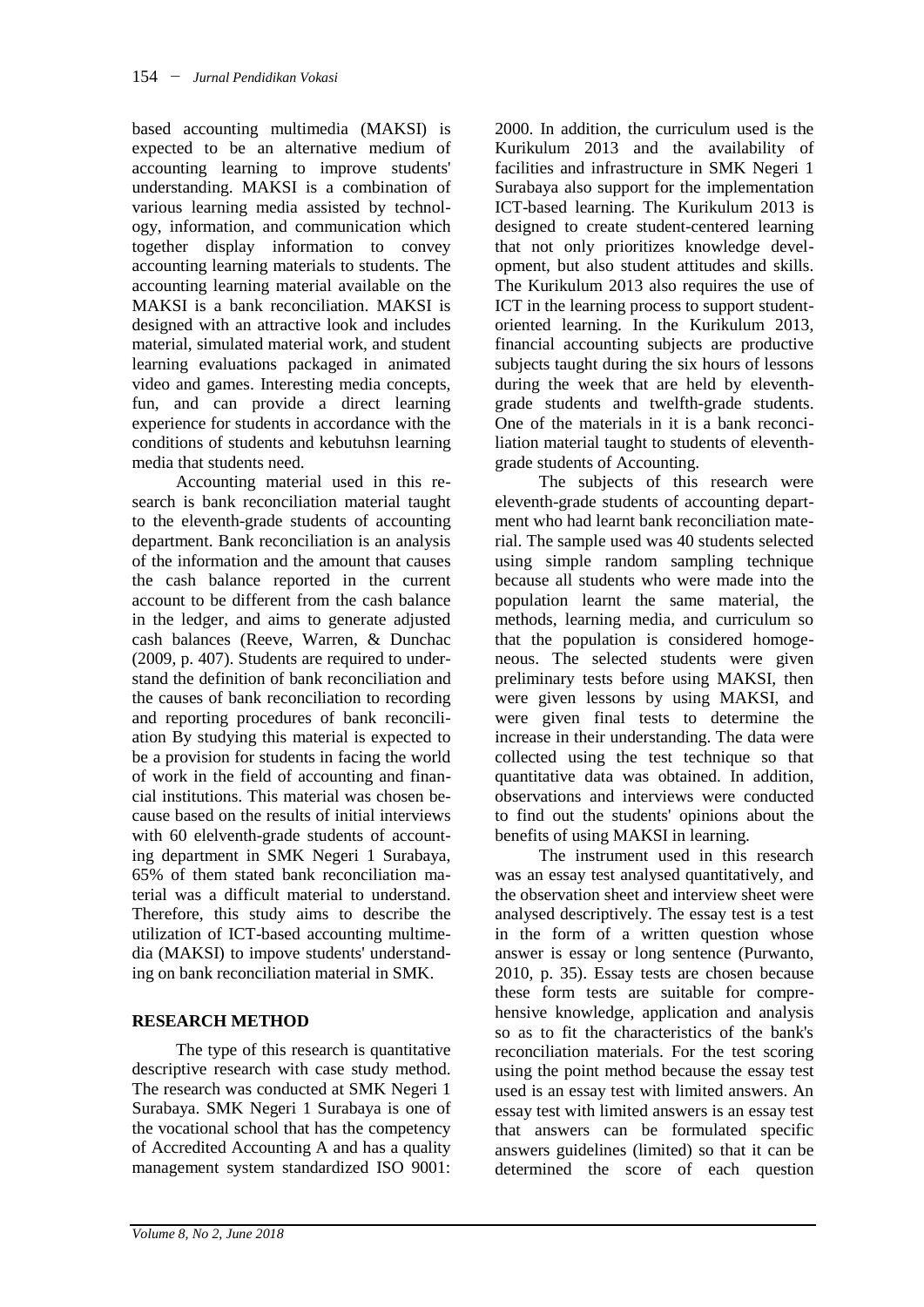(weighting). The use of essay tests in this study aims to reveal the students' understanding of the bank's reconciliation material.

The results obtained from the test were analysed by scoring on each indicator of the problem in accordance with the scoring guidelines that have been made. The score was then calculated using the percentages correction formula (Purwanto, 2010, p. 102). the score was then interpreted based on the interpretation criteria of student understanding in Table 1.

Table 1. The Interpretation Criteria of the Students' Understanding

| Assessment Predicates |   | Critical Interpretation         |
|-----------------------|---|---------------------------------|
| $0 - 30$              | E | Very Less Understanding         |
| $31 - 55$             | D | Less Understanding              |
| 56-65                 | C | <b>Sufficient Understanding</b> |
| 66-79                 | в | Good Understanding              |
| 80-100                | А | Very Good Understanding         |

## **RESULTS AND DISCUSSIONS**

Efforts to improve students' understanding through the utilization of ICT-based accounting multimedia (MAKSI) showed satisfactory results. As many as 65% of the 40 students tested were able to exceed the minimum score (KKM) of accounting subjects by 75 after using MAKSI. Yet, before using MAKSI, all students had not been able to reach it. The essay test used as a test instrument consists of 4 questions concerning bank reconciliation material. The items were made based on the indicators of learning objectives to be achieved; they are: the definition and scope of bank reconciliation, the causes of bank reconciliation, the reasons for bank reconciliation, and the practice of bank reconciliation procedure implementation.

The results of the essay test score analysis showed the average understanding of students before using MAKSI is 52.18 with less category, while that after using MAKSI increases to 76.23 with good category. This shows that in general the use of MAKSI can improve students' understanding on bank reconciliation material. A more detailed explanation of the students' understanding of essay work on bank reconciliation materials for each item is as follows:

## **The Definition and Scope of Bank Reconciliation**

The first item on the essay test given to the students relates to the understanding and scope of bank reconciliation. Students are asked to explain the meaning of bank reconciliation and the meaning of the bank statement. The maximum score that students get if they are able to answer the first question correctly is 10. The students' understanding in answering this question indicator can be illustrated in Figure 1.



Figure 1. Student's Understanding on the First Question Indicator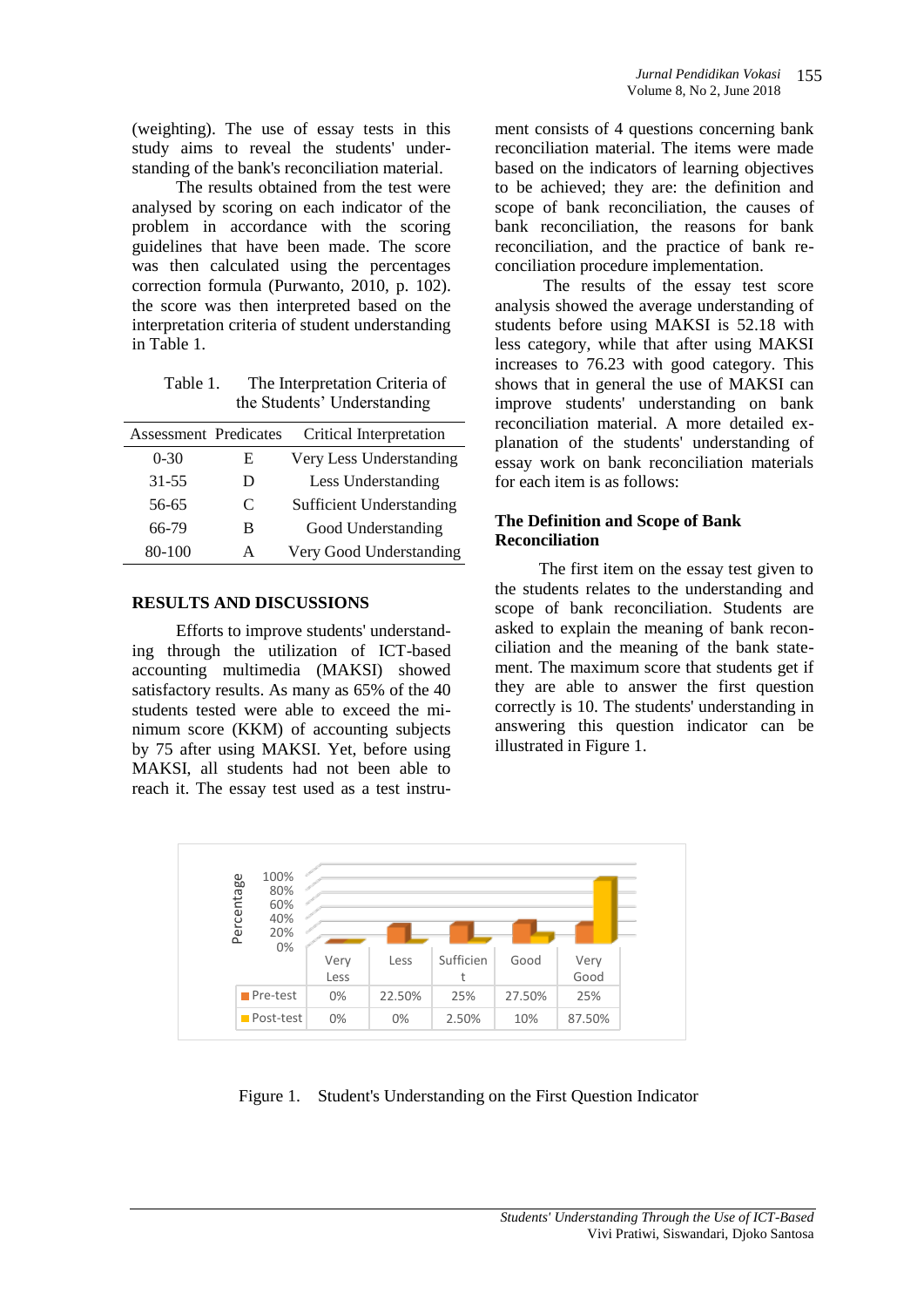Based on the Figure 1, it appears that there is an increase in students' understanding of the indicator of definition and scope of bank reconciliation before and after using MAKSI. Before using MAKSI, the students have a very good understanding by only 25%, good understanding category by 27.5%, sufficient category by 25%, and less category by 22.5%. The results showed that some students did not yet have a good understanding of the definition and scope of bank reconciliation. This happened because they felt that the bank reconciliation material was unattractive so it was easily forgotten. Moreover, the media used were only in the form of textbooks so that they got bored and less understanding of this first indicator. However, some other students already had good understanding so as to describe the understanding and scope of bank reconciliation completely.

After using MAKSI, the percentage of the students' understanding increases to 87.5% in the category of very good understanding, 10% in good category, and 2.5% in sufficient category. The results show that after using MAKSI, the students' understanding about the definition and scope of bank reconciliation increases, even most of the students have a very good understanding. They felt that MAKSI is an interesting medium and helps them more easily memorize and understand the definition and scope of bank reconciliation. Therefore, after using ICT-based accounting multimedia, they a complete understanding of the definition and scope of bank reconciliation.

## **The Causes of Bank Reconciliation**

The second item on the essay test given to the student is related to the cause of the bank reconciliation. Students are asked to explain what factors are causing differences in cash balances between the company and the bank along with the sample of the transactions. The maximum score that students get if they are able to answer the second question correctly is 15. The students' understanding in answering this question indicator can be illustrated in Figure 2.

Based on figure 2, it appears that before using MAKSI, the students had a poor understanding in answering questions related to the indicator of the causes of bank reconciliation. This is evident from the percentage of the students who have less understanding by 75% and the remaining 25% have very less understanding. This condition indicates that the student has not mastered what causes the happening of bank reconciliation so that less can describe the causes completely. They felt that the terms used in textbooks are difficult to understand so they were less able to interpret the terms.



Figure 2. Student's Understanding on the Second Question Indicator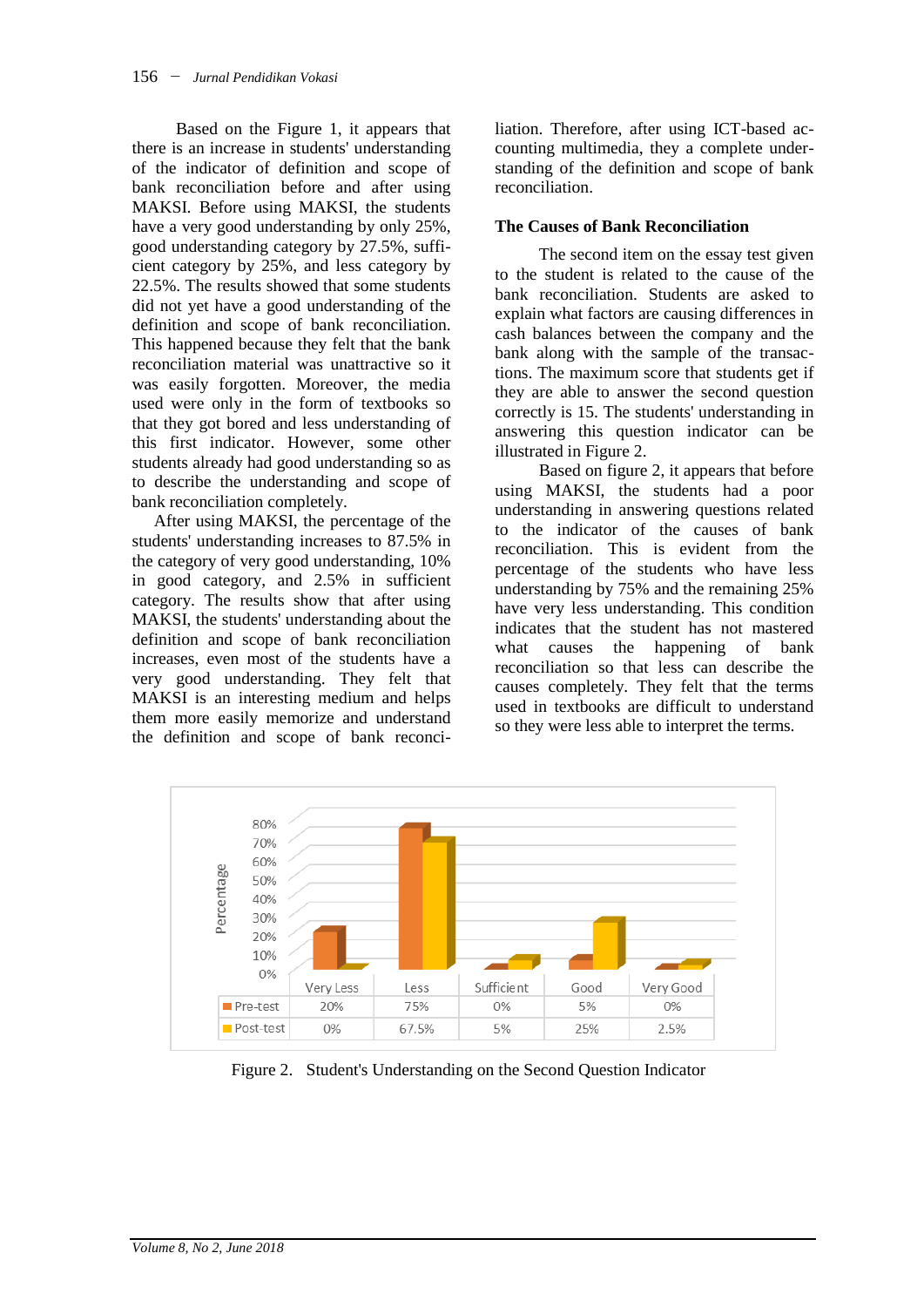After using MAKSI, the percentage of the students' understanding increases to 2.5% with very good understanding category, 25% with good understanding category, 5% with sufficient understanding category, and 67.5% with less understanding category. These results indicate an increase in students' understanding of the underlying causes of bank reconciliation after using ICT-based accounting multimedia although some<br>students still have less understanding. students still have less understanding. Students have been able to describe the causes of bank reconciliation even though it is still simple so they can not get maximum score on this second question. Students felt that by using MAKSI, they can understand the causes of banl reconciliation more easily than by using textbooks.

## **The Reasons for Bank Reconciliation**

The third item on the essay test given to the student is related to the reason for bank reconciliation. Students are asked to explain why the company is reconciling the bank to determine the amount of the company's cash balance. The maximum score that students get if they are able to answer the third question correctly is 10. The students' understanding in answering this question indicator can be illustrated in Figure 3.

Based on Figure 3, it appears that there is an increase in the indicator of the reason for bank reconciliation. It can be seen from the percentage of the students' understanding before MAKSI by 5% with very less understanding category, 60% with less understanding category, 10% with sufficient understanding category, 10% with good understanding category, and 15% with very good understanding category. This is because the students felt that they have not been able to find the reasons why bank reconciliation is required because they are implied in the textbook. The students tend to memorize this material so that they have not been able to deduce and find the common thread on the material learned.

After using MAKSI, the percentage of the students' understanding increases to 15% with less understanding category, 15% with sufficient understanding category, 25% with good understanding category, and 45% with very good understanding category. These results show that after using ICT-based accounting multimedia, the students were able to answer the question completely because they have good understanding when compared to their understanding before using ICT-based accounting multimedia.



Figure 3. Student's Understanding on the Third Question Indicator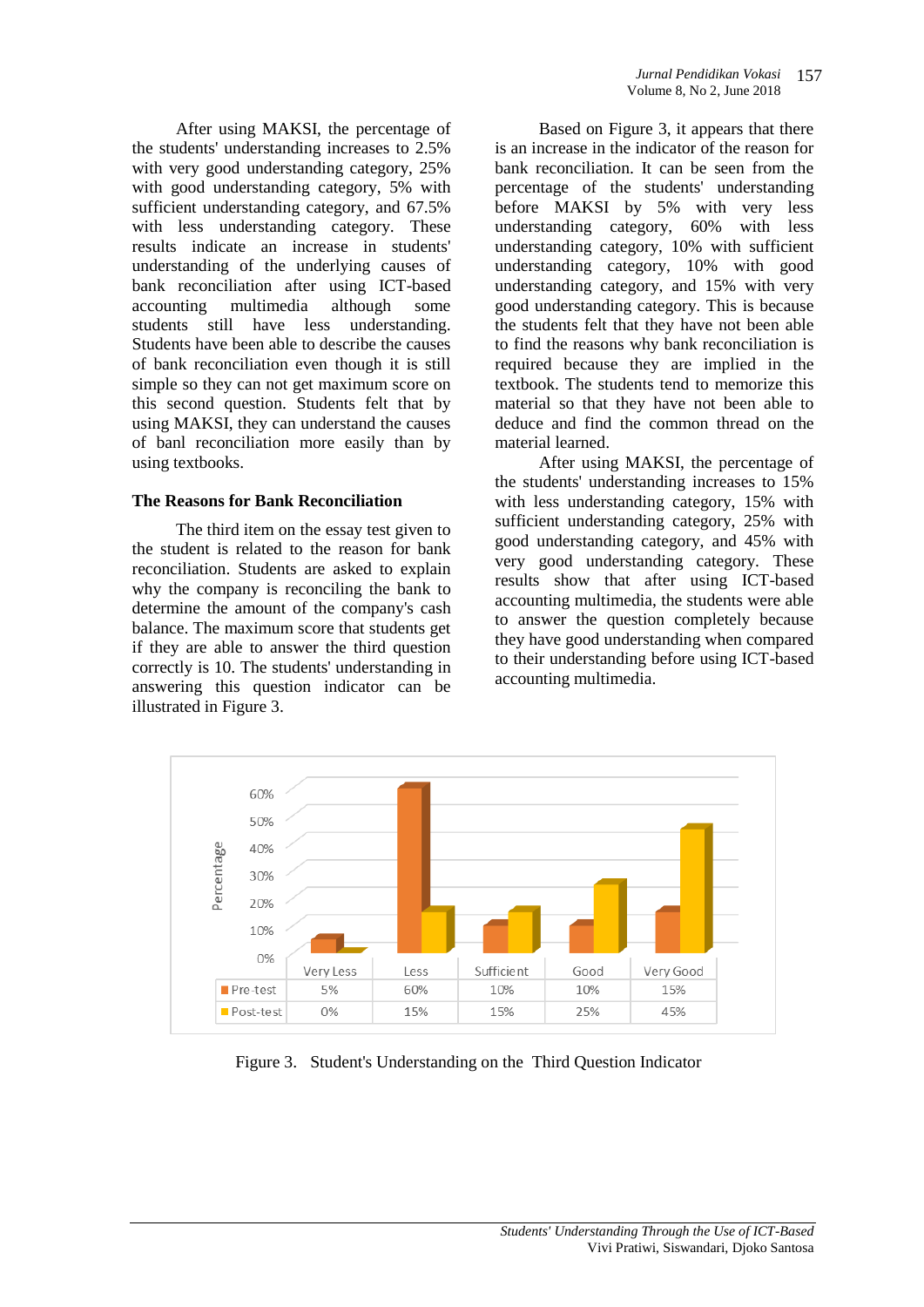This increase in understanding is because they have a clearer picture of bank reconciliation material, so they can find the bank reconciliation reasons for the company. The picture was obtained by the students from the illustration presented in the form of a learning video on one of the menus available on MAKSI.

## **The Practice of Bank Reconciliation Procedure Implementation**

The fourth item on the essay test given to the students relates to the practice of bank reconciliation work. This last question consists of two instructions of practice on the case of transactions related to bank reconciliation. At the first instruction, the student is required to create a bank reconciliation report in the form of a reconciliation of the balance by the bank and the balance according to the company leads to the correct balance, as well as the form of balance reconciliation by bank leading to the balance of the company. The maximum score a student receives if able to answer this first instruction correctly is 50. Then in the second instruction, the student is required to create a journal to be made by the company to adjust the cash balance based on the bank reconciliation report that has been made. The maximum score that students get if able to answer the second instruction correctly is 15. Thus the total score of the four items of the essay test used is 100. The students' understanding in answering this question indicator can be illustrated in Figure 4.

Based on Figure 4, the students' understanding on the indicator of the practice of bank reconciliation procedure implementation increases. Before using MAKSI the percentage of students include in the category of very less understanding is 2.5%; the category of less understanding is 67.5%; the category of sufficient understanding is 17.5%; the good understanding category is 5%; and the very good category is 7, 5%. This is because they did not understand the reasons why the bank reconciliation is required well so that they have difficulty in doing the practice of bank reconciliation.

After using MAKSI, their understanding increases to 15% with less understanding category, 5% with sufficient understanding category, 32.5% with good understanding category, and 47.5% with very good understanding category. These results indicate that after using ICT-based accounting multimedia, students' understanding of bank reconciliation procedure implementation increases so as to fully implement the practice of bank reconciliation. They were able to work on issues related to bank reconciliation arrangements in the form of bank reconciliation leading to the correct balance, and bank reconsideration leads to the balance of the company to arrange the journal needed to correct errors from the bank reconciliation. This is because students can work on a simulation of reconciliation in a more interesting way in the MAKSI application. Students felt that the learning was more fun so it was easier to understand the material.



Figure 4. Student's Understanding on the Fourth Question Indicator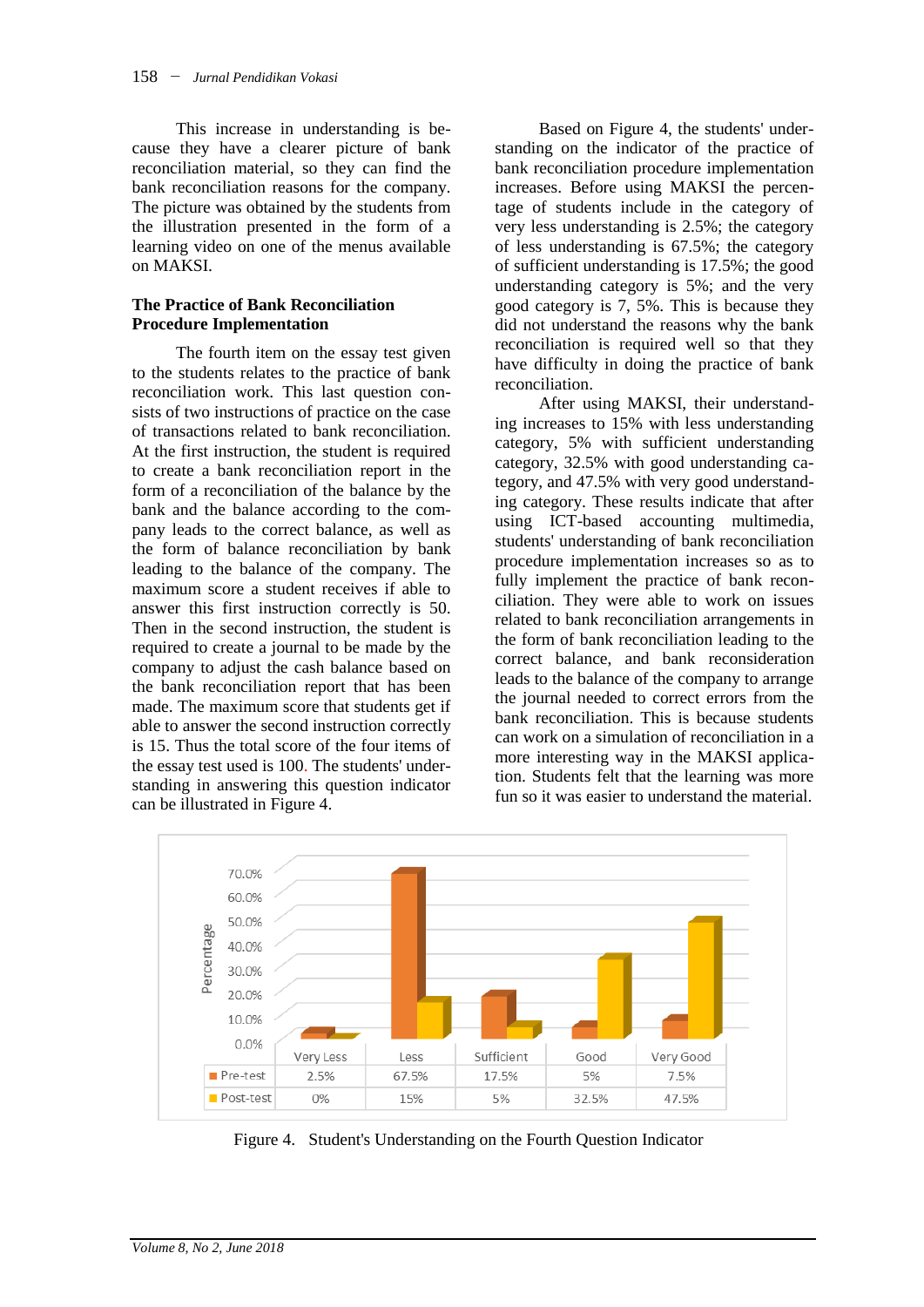From the overall results, it can be concluded that before using MAKSI, 62.5% of 40 students included in the category of having less understanding. Only 10% of students include in the category of good understanding, while the remaining 27.5% include in the category of sufficient understanding. After learning using MAKSI, the category of the students who have good understanding increases to 40%. Moreover, 40% of students include in the category of very good understanding. Those in the category of less understanding are only 7.5% of 40 students and the remaining 12.5% is in the category have sufficient understanding.

Students 'success in understanding a concept can be seen from the students' ability to name the examples of a concept, to name the characteristics of a concept, to choose and to distinguish between an example from and not from a concept, and to solve a problem related to the concept learned (Hamalik, 2003, p. 166). If the learning materials delivered by the teacher can be understood by the students, then the students can master each competence well so that the mastery of student competence can increase (Mariyati, 2012, p. 129). Increased mastery of student competence is a manifestation of the results of teaching activities conducted by teachers have been running well.

The use of MAKSI on bank reconciliation material can provide variations in accounting learning and make it easier for students to understand the material by providing a hands-on learning experience to make the students interested, active, and interactive so that their level of understanding increases. The increased understanding of the students is expected to facilitate teachers and students in achieving learning objectives. The benefits of using MAKSI as an ICT-based learning media in SMK on accounting skills program are also expected to familiarize teachers in the use of ICT in learning. Attempts to increase teachers' ability to learn and use ICT-based tools are needed because if teachers have mastered the use of ICT then teachers will feel comfortable to integrate ICT in the learning process (Destiana & Soenarto, 2014, p. 296).

Thus, the effective use of MAKSI tested is used in accounting learning because it can improve students' understanding. This is because the use of MAKSI can create a fun learning and raises students' curiosity so that students are motivated to be active and learn independently in the classroom (Nickchen & Mertsching, 2016, p. 482; Trieb, 2016, p. 310; Shittu & Shittu, 2015, p. 191). Thus, the teacher can act as a facilitator in the learning task of assisting and directing students if having difficulty in learning the material. That learning conditions are in line with the demands of the Kurikulum 2013, which is student centered learning. In addition, MAKSI is also easy to use by students. Exciting displays like games and ease of media operation accessible on laptops/computers and smartphones through free downloading on Play Store make this media flexible to use. The MAKSI interface used in this study is presented in Figure 5.



Figure 5. The Interface of MAKSI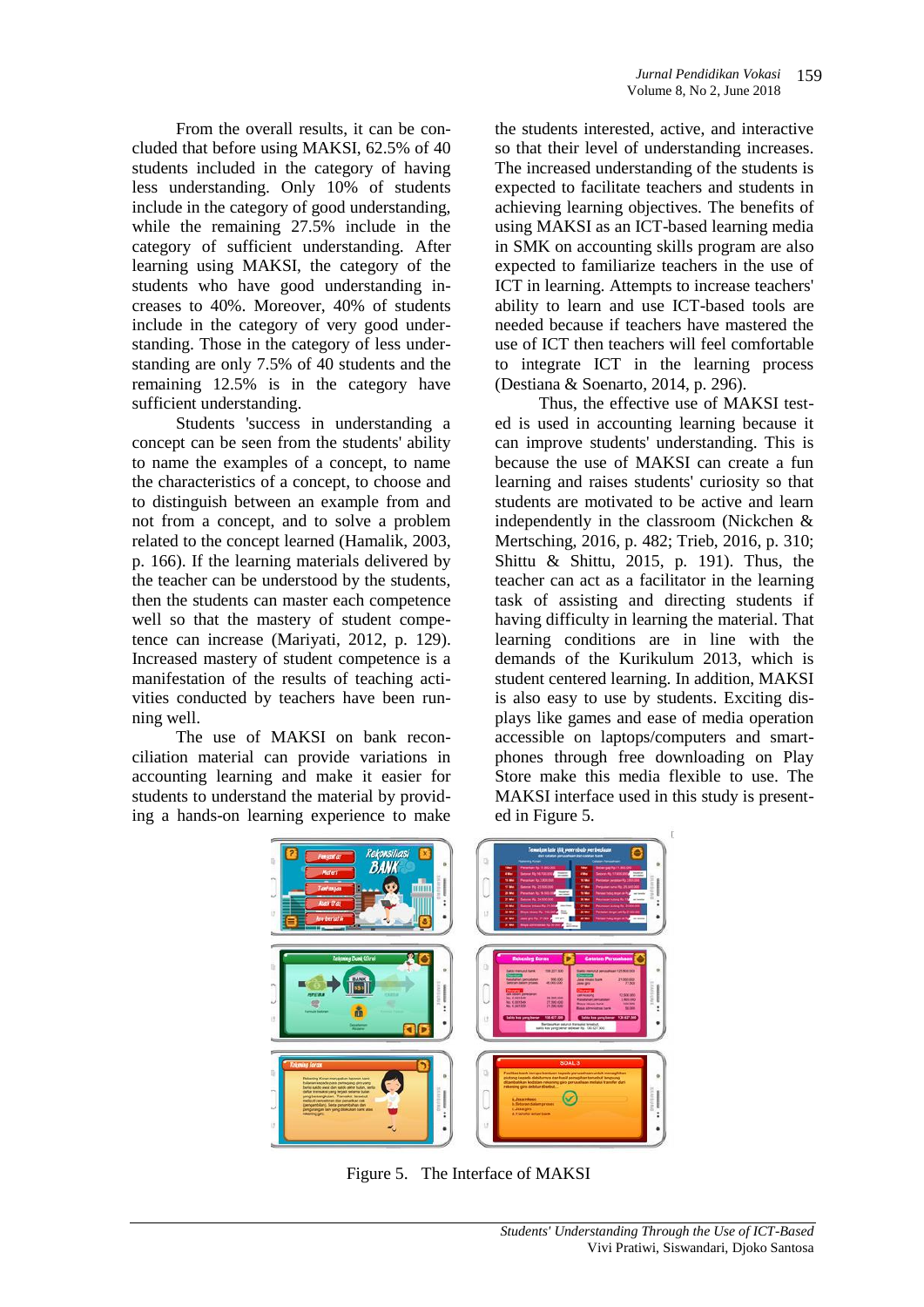### **CONCLUSIONS**

Based on the discussion, it can be concluded that the use of ICT-based accounting multimedia is proven to increase students' understanding. This is evidenced by the improvement of the students' ability to answer the questions and to solve the case of bank reconciliation practices. ICT-based accounting multimedia (MAKSI) on bank reconciliation materials can be complementary, alternative, and varied instructional media that can be used in Vocational High School (SMK) learning in Accounting skills programs. The utilization of MAKSI can create a fun learning and raise students' curiosity so that they are motivated to be active and learn independently in the classroom. Such learning conditions are in accordance with the demands of the curriculum, namely learning centred on student development (student-centred).

The headmaster as the manager and the person in charge of the implementation of learning in school are expected to maximize the facilities and infrastructure of the schools to support ICT-based learning process. Therefore, headmaster should motivate teachers to be able to develop innovative and creative learning through training and workshops. Then, teachers as the executor of learning activities should start habituating the use of ICT in learning according to the demands of the curriculum starting with the use of ICTbased accounting multimedia (MAKSI) on bank reconciliation material. The steps that teachers need to do in operating ICT-based multimedia accounting (MAKSI) as follows: (a) make sure school facilities and infrastructure support for the use of MAKSI, such as: computers/laptops, LCDs, and projectors for the application of classical learning; (b) make sure most students have an android based smartphone so students can install MAKSI apps to implement self-learning; (c) for the operation on the laptop/computer file application MAKSI must be duplicated (copy) first in the device to be used. MAKSI application file for operation on laptop/computer using *.swf* format so it must be available Adobe Flash application; (d) for smartphone operation download MAKSI in Play Store with keyword: bank reconciliation; (e) install the MAKSI app on your computer/laptop and smartphone to start operating the app; (f)

MAKSI is ready for use in accounting learning.

Thus, it is expected that MAKSI can help sustainable accounting learning in Vocational High School (SMK) to increase students' understanding.

#### **Acknowledgements**

This article is based on the research conducted by the authors financed by Lembaga Pengelola Dana Pendidikan (LPDP) of the Republic of Indonesia. The author also gratefully acknowledge the helpful comments and suggestions of the reviewers, which have improved the article.

## **REFERENCES**

- Admadja, I. P. & Marpanaji, E. (2016). Pengembangan multimedia pembelajaran praktik individu instrumen pokok dasar siswa SMK di bidang keahlian karawitan. *Jurnal Pendidikan Vokasi, 6*(2)*.* Retrieved from https://journal.uny.ac.id/index.php/jpv/ar ticle/view/8107
- Andoh, C. B. (2015). ICT usage in Ghanaian secondary schools: teacher's perspectives. *The International Journal of Information and Learning Technology*, *32*(5), 1-15.
- Butler, M. J. R., & Reddy, P. (2010). Developing critical understanding in HRM students: using innovatif teaching methods to encourage deep approaches to study. *Journal of Europan Industrial Training, 34*(89), 772-789.
- Cajkler, W. & Wood, P. (2016). Mentors and student-teachers "lesson studying" in initial teacher education. *International Journal for Lesson and Learning Studies*, *5*(2), 84-98.
- Destiana, B. & Soenarto. (2014). Faktor determinan pemanfaatan TIK dan pengaruhnya terhadap kinerja guru SMK di Kabupaten Gunungkidul. *Jurnal Pendidikan Vokasi, 4*(3), 285-299. Retrieved from https://journal.uny.ac.id/index.php/jpv/ar ticle/view/2555/2109

Dimyati & Mudjiono. (2010). *Belajar dan*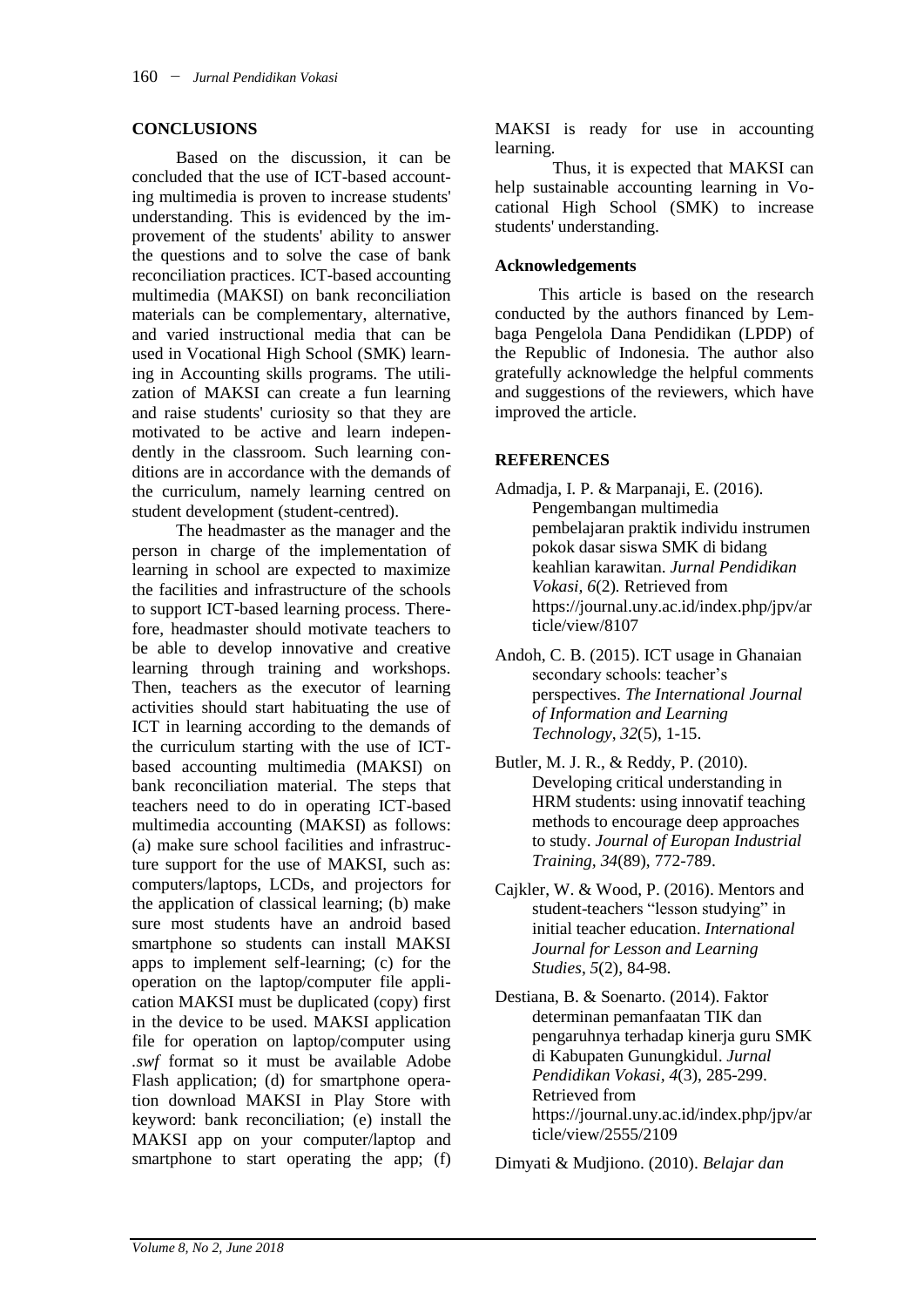*pembelajaran*. Jakarta: PT Rineka Cipta.

Hamalik, O. (2003). *Metode belajar dan kesulitan-kesulitan belajar*. Bandung: Remaja Karya.

Himmah, L. N. & Triyono, M. B. (2014). pengaruh pembelajaran berbantuan media berbasis komputer terhadap kompetensi siswa membuat pola di SMKN 6 Yogyakarta. *Jurnal Pendidikan Vokasi*, *4*(2), 232-245. Retrieved from https://journal.uny.ac.id/index.php/jpv/ar ticle/view/2549

Kulasekara, G. U., Jayatilleke, B. G., & Coomaraswamy, U. (2008). Designing interface for interactive multimedia: learner perception on the design features. *Asian Association of Open Universities Journal, 3*(2), 83-98.

Lindberg, O. J., Olofsson, A. D., & Fransson, G. (2017). Same but different? An examination of Swedish upper secondary school teachers' and students' views and use of ICT in education. *International Journal of Information and Learning Technology*, *34*(2), 122–132. https://doi.org/10.1108/IJILT-09-2016- 0043

Marquez, F.J.A., Machuca, J.A.D., & Lopez, G.M. (2012). Interactive learning in operation management higher education: software design and experimental evaluation. *International Journal of Operation & Production Management, 32*(2), 1395-1426.

Mariyati, D. (2012). Peningkatan motivasi dan pemahaman siswa SMKN 5 Banjarmasin terhadap dasar teknik digital dengan media simulasi electronic workbench (EWB). *Jurnal Pendidikan Vokasi, 2*(1) 127-142. Retrieved from https://journal.uny.ac.id/index.php/jpv/ar ticle/view/1023

Menkhoff, T., Yian, T. T., Wah, C. Y., & Kee, W. Y. (2011). Engaging knowledge management learners through web-based ICT: an empirical study. *The Journal of Information and Knowledge Management Systems, 41*(2), 132-151.

Nickchen, D. & Mertsching, B. (2016). Combining mathematical revision courses with hands-on approaches for engineering education using web-based interactive multimedia applications. *Procedia-Social and Behavioral Sciences, 228*, 482-488.

Pratiwi, V., Siswandari, & Santosa, D. (2017). Interactive multimedia based ICT to enchance accounting learning strategy in vocational school. *Proceeding Advances in Social Science, Education and Humanities Research, 116*, 75-78.

Reeve, J. M., Warren, C. S., & Dunchac, J. E. (2009). *Pengantar akuntansi adaptasi Indonesia.* Jakarta: Salemba Empat.

Sanjaya, W. (2013). *Strategi pembelajaran berorientasi standar proses pendidikan.*  Jakarta: Kencana.

Saputra, W. & Purnama, B. E. (2012). Pengembangan multimedia pembelajaran interaktif untuk mata kuliah organisasi komputer. *Journal Speed, 4*(2), 60-67.

Scott, B. & Cong, C. (2010). Evaluating course design principles for multimedia learning material. *Campus-Wide Information Systems, 27*(5), 280-292.

Shittu, N. A. A. & Shittu, A. J. K. (2015). Assesing the impact of ICT deployment in teaching and learning in higher education: using ict impact assesment model. *Journal of Applied Research in Higher Education, 7*(2), 180-193.

Sithole, S. T. M. (2017). Enhancing students understanding of introductory accounting by integrating splitattention instructional material. *Accounting Research Journal*, *30*(3), 1-15.

Sudijono, A. (2006). *Pengantar evaluasi pendidikan*. Jakarta: PT Raja Grafindo Persada.

Tellez, A. G. (2008). Authoring multimedia learning material using open standards and free software. *Interactive Technology and Smart Education*, *4*(4), 192-199.

Trieb, C. A. (2016). Application of learning

Purwanto, M. G. (2010). *Prinsip-prinsip dan teknik evaluasi pengajaran.* Bandung: PT. Remaja Rosdakarya*.*